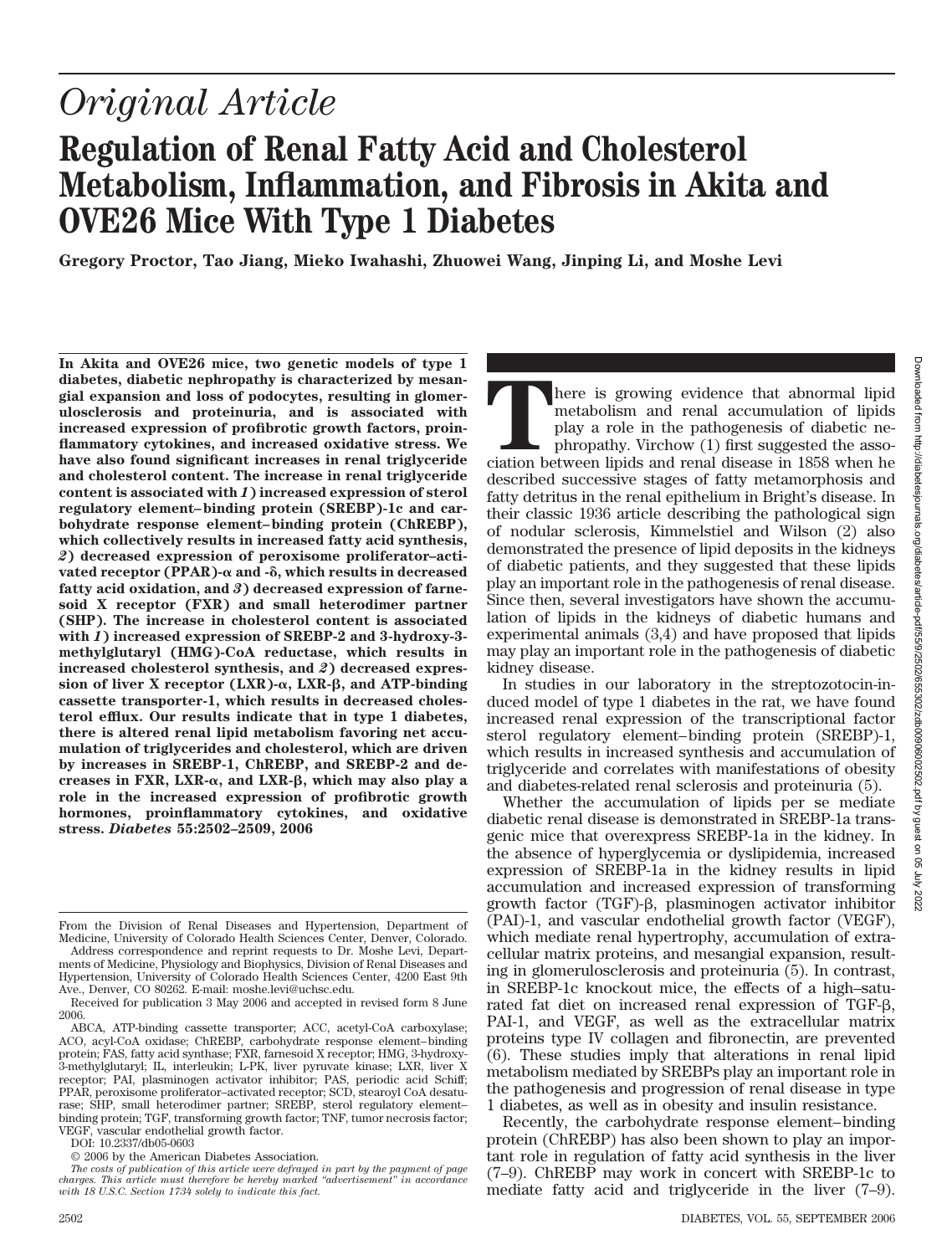However, the regulation of ChREBP in the kidney has not been determined.

In addition, another nuclear receptor, the farnesoid X receptor (FXR), has also been shown to have an important role in the regulation of fatty acid metabolism in the liver by inhibiting SREBP-1 and ChREBP, while inducing peroxisome proliferator-activated receptor- $\alpha$  (PPAR- $\alpha$ ) (10, 11). However, the regulation of FXR in the kidney has not been determined.

In models of obesity and insulin resistance, as well as type 2 diabetes, we have found that in addition to triglyceride, cholesterol also accumulates in the kidney (6,12). SREBP-2 is the master transcriptional regulator of cholesterol synthesis by way of inducing enzymes that mediate cholesterol synthesis, including cholesterol 3-hydroxy-3 methylglutaryl (HMG)-CoA reductase (13,14), whereas the liver X receptor (LXR) modulates cholesterol efflux via inducing ATP-binding cassette transporter (ABCA)-1 (11). The regulation of SREBP-2 and LXR in the kidney of animals with type 1 diabetes, however, has not been determined.

The purpose of our study was to determine the potential role of alterations in renal triglyceride and cholesterol metabolism in two recently described genetic models of type 1 diabetes in mice: the *Ins2Akita* mice on the C57BL/6 background (15,16) and the OVE26 mice on the FVB background (17). Our objective was also to determine the potential roles of the nuclear receptors that regulate fatty acid metabolism (SREBP-1, ChREBP, PPAR- $\alpha$ , and FXR) and cholesterol metabolism (SREBP-2 and LXR) in regulation of renal lipid metabolism and diabetic nephropathy.

Our results indicate that in type 1 diabetes, altered renal lipid metabolism favors net accumulation of triglyceride and cholesterol, which are driven by *1*) increases in the expression and activity of SREBP-1, ChREBP, and SREBP-2 and *2*) decreases in the expression and activity of the nuclear receptors FXR,  $LXR-\alpha$ , and  $LXR-\beta$ , which may also play a role in the increased expression of profibrotic growth hormones, proinflammatory cytokines, and oxidative stress.

### **RESEARCH DESIGN AND METHODS**

Male C57BL/6-*Ins2Akita* (Akita) mice in the C57BL/6 background and C57BL/6 control mice were obtained from The Jackson Laboratories (Bar Harbor, ME). *Ins2Akita* is a model of type 1 diabetes. The Akita spontaneous mutation is an autosomal dominant mutation in the insulin II gene (*Ins2*) (15,16). This missense mutation results in an amino acid substitution (cysteine 96 to tyrosine), which corresponds to the seventh amino acid position of the insulin II A chain. The mice were maintained on a 12-h light/dark cycle and fed standard mouse chow (Mouse Chow 5015; Ralston Purina, St. Louis, MO) ad libitum for 3 months until they were killed. The animal studies and the protocols were approved by the institutional review boards at the Denver Veterans Medical Center and the University of Colorado Health Sciences Center.

At the end of the 3 months, spot urine samples were obtained so that albumin and creatinine levels could be measured. In one group of animals  $(n = 8$  in each experimental group), after anes the sia (intraperitoneal injection of pentobarbital; Abbott Laboratories, Chicago, IL), blood was drawn from the inferior vena cava, and then the kidneys were removed and processed for biochemical studies that included *1*) RNA extraction and real-time quantitative PCR, *2*) isolation of nuclei and microsomes and Western blotting, *3*) measurement of stearoyl CoA desaturase-1 (SCD-1) enzyme activity, and *4*) lipid extraction and lipid composition analysis. In another group of animals  $(n = 4$  in each experimental group), after anesthesia, the kidneys were fixed via in vivo perfusion fixation and the kidneys were processed for *1*) periodic acid Schiff (PAS) stain for renal histopathology, *2*) oil red O stain for neutral lipids, and *3*) immunofluorescence microscopy for extracellular matrix proteins (5,6,12,18,19).

Parallel studies were also performed in the OVE26 model of type 1

diabetes. These transgenic mice express a chicken calmodulin minigene controlled by the rat insulin II promoter and develop hyperglycemia within 24 h of age because of decreased pancreatic insulin (17). Male OVE26 mice on the FVB background and control FVB mice were obtained from Dr. Paul Epstein at the University of Louisville, Kentucky, and from The Jackson Laboratories.

**Measurement of urine albumin and creatinine.** Urine albumin concentration was determined by competitive enzyme-linked immunosorbent assay using an Albuwell M kit (Exocell, Philadelphia, PA). Urine creatinine concentration was determined by Jaffe's reaction of alkaline picrate with creatinine using a Creatinine Companion kit (Exocell). Results were expressed as the urine albumin-to-creatinine ratio (micrograms per milligram) (5,6,12,18,19).

**Total RNA extraction and real-time PCR.** Total RNA was extracted according to the Trizol protocol (Invitrogen Life Technologies, Carlsbad, CA). Total RNA  $(2 \mu g)$  was subjected to DNase digestion followed by cDNA synthesis using the iScript cDNA Synthesis kit (Bio-Rad, Richmond, CA). We used iQSYBR Green Supermix (Bio-Rad) for real-time PCR according to the manufacturer's instructions. Cyclophilin was used as internal control, and the amount of RNA was calculated by the comparative  $\mathrm{C}_{\mathrm{T}}$  method. All data were calculated from duplicate reactions, as we have previously described (5,6,12,18,19). Primers used are listed in Table 1.

**Nuclei and microsome isolation.** Kidneys were homogenized at 4°C in a buffer (20 mmol/l Tris-Cl, pH 7.4, 75 mmol/l NaCl, 2 mmol/l EGTA, 2 mmol/l EDTA, 1 mmol/l  $\text{Na}_3\text{VO}_4$ , and 1 mmol/l dithiothreitol), supplemented with a protease inhibitor cocktail that consisted of 104 mmol/l AEBSF, 0.08 mmol/l aprotinin, 2 mmol/l leupeptin, 4 mmol/l bestatin, 1.5 mmol/l pepstatin A, and 1.4 mmol/l E-64 (Sigma-Aldrich, St. Louis, MO). Nuclear extracts and microsomes were prepared as we have previously described (5,6,12,18,19).

**Protein electrophoresis and Western blotting of nuclear extracts and microsomes.** Equal amounts of protein samples were subjected to SDS-PAGE (10% wt/vol), and they were then transferred to nitrocellulose membranes. After blockage with 5% fat-free milk powder with 1% Triton X-100 in Tris-buffered saline (20 mmol/l Tris-Cl, 150 mmol/l NaCl, pH 7.4), the blots were incubated with antibodies against SREBP-1 (Santa Cruz Biotechnology, Santa Cruz, CA; 1:1,000), SREBP-2 (Santa Cruz Biotechnology; 1:1,000), and SCD-1 (Santa Cruz Biotechnology; 1:1,000). The SREBP-1 antibody recognizes both SREBP-1a and -1c. Corresponding secondary antibodies were visualized using enhanced chemiluminescence (Pierce, Bradford, IL). The signals were quantified with a Phosphor Imager with chemiluminescence detector and the accompanying densitometry software (Bio-Rad).

**Measurement of SCD enzyme activity.** SCD enzyme activity was measured in microsomes prepared from individual kidney cortex extracts by determining the conversion of  $[1^{-14}C]$  stearoyl-CoA to  $[1^{-14}C]$  oleate (20).

**Lipid extraction and measurement of lipid composition.** Lipids from the renal cortex were extracted by the method of Bligh and Dyer, as we have previously described (5,6,12,18,19). Triglyceride and cholesterol content was measured using kits from Sigma according to instructions of the manufacturer. **Perfusion fixation of mouse kidney.** Mice were anesthetized and perfused at a pressure of 180 mmHg through the abdominal aorta, as previously described (5,6,12,18,19).

**PAS staining, oil red O staining, and immunofluorescence microscopy.** Paraffin sections were stained for PAS. Frozen sections were used for oil red O staining to determine the renal accumulation of neutral fats (5,6,12,18,19). The stained kidney sections were imaged with an Olympus microscope. Immunofluorescence microscopy for type IV collagen and fibronectin were performed as previously described (5,6,12,18,19). The kidney sections were then imaged with a laser scanning confocal microscope (Zeiss LSM 510). **Statistical analysis.** SPSS 11.0 for Windows was used for statistical analysis. The results were expressed as the means  $\pm$  SE. The statistical significance of

differences was assessed by unpaired *t* test.

## **RESULTS**

## *Ins2Akita* **mice**

*Mesangial expansion, podocyte injury, glomerulosclerosis, tubulointerstitial fibrosis, and proteinuria.* In *Ins2Akita* mice, PAS staining clearly reveals mesangial expansion, increased matrix protein accumulation, and tubulointerstitial fibrosis when compared with age- and sex-matched control mice (Fig. 1*A*). Immunofluorescence microscopy with anti-fibronectin (results not shown) and anti-type IV collagen (Fig. 1*B*) antibodies indicates increased intensity of immunofluorescence in the glomeruli and tubulointerstitial cells in *Ins2Akita* mice, indicating accumulation of extracellular matrix proteins.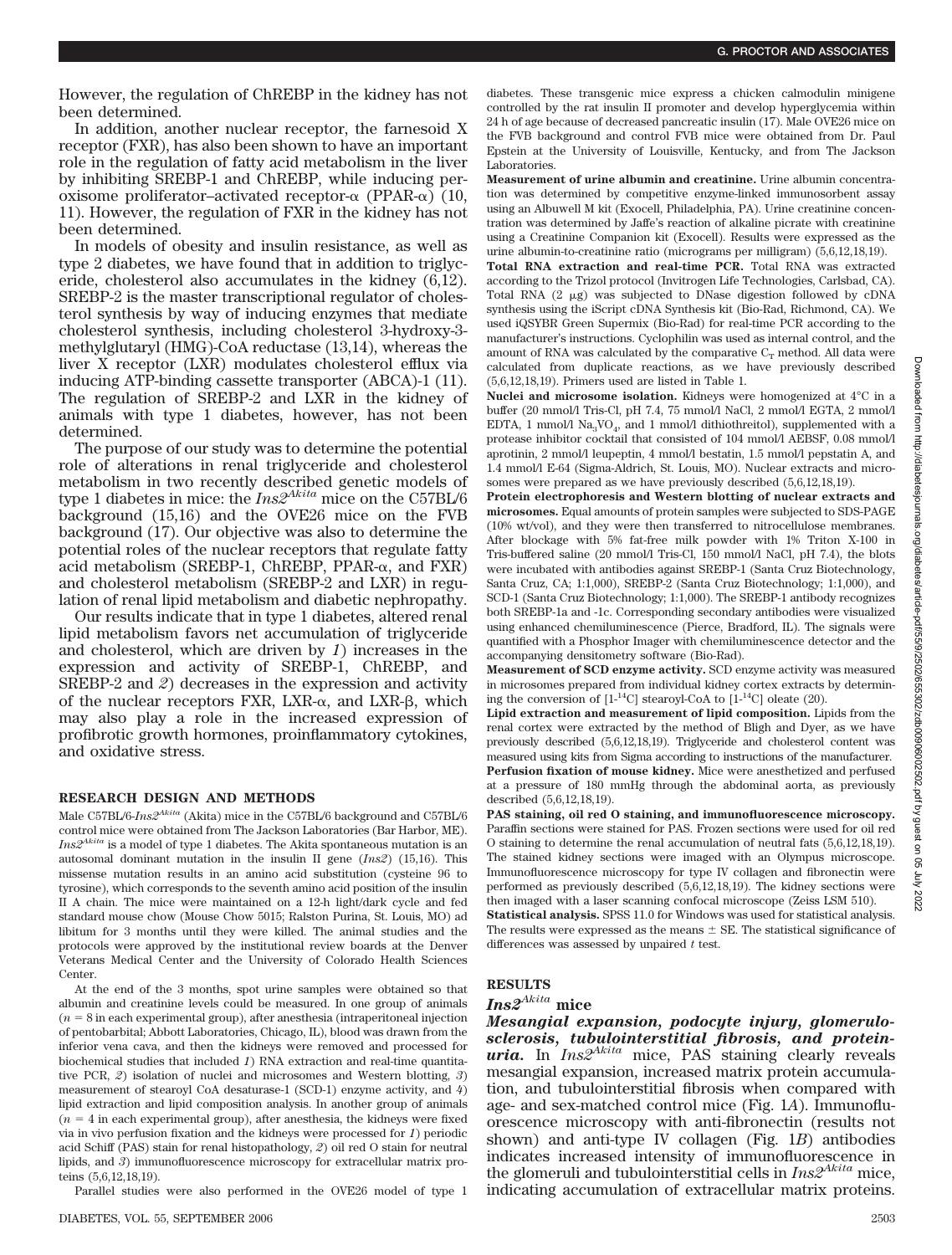### TABLE 1

Primers used in quantitative real-time PCR

| Gene                 | Sense                           | Antisense                       |
|----------------------|---------------------------------|---------------------------------|
| Cyclophilin          | TGGAGAGCACCAAGACAGACA           | TGCCGGAGTCGACAATGAT             |
| ACC                  | CCCAGCAGAATAAAGCTACTTTGG        | <b>TCCTTTTGTGCAACTAGGAACGT</b>  |
| Fatty acid synthase  | CCTGGATAGCATTCCGAACCT           | AGCACATCTCGAAGGCTACACA          |
| HMG-CoA reductase    | AGCCGAAGCAGCACATGAT             | CTTGTGGAATGCCTTGTGATTG          |
| SREBP-1c             | GGCACTAAGTGCCCTCAACCT           | <b>TGCGCAGGAGATGCTATCTCCA</b>   |
| SREBP-2              | CAAGTCTGGCGTTCTGAGGAA           | ATGTTCTCCTGGCGAAGCT             |
| Acyl-CoA oxidase     | GGCCAACTATGGTGGACATCA           | ACCAATCTGGCTGCACGAA             |
| $ABCA-1$             | CGTTTCCGGGAAGTGTCCTA            | GCTAGAGATGACAAGGAGGATGGA        |
| ChREBP               | CGGGACATGTTTGATGACTATGTC        | ACCCGCACGCTGCACAACTGG           |
| $L$ -PK              | CTTGCTCTACCGTGAGCCTC            | <b>ACCACAATCACCAGATCACC</b>     |
| $LXR-\alpha$         | <b>TTGCACCCGACCCTCAGA</b>       | AAGCCCGACAACAGCGCTTTGC          |
| $LXR-\beta$          | CGACTCCAGGACAAGAAGC             | <b>TCAAGAAGACACCACCAAGG</b>     |
| Farnesoid X receptor | <b>CCAACCTGGGTTTCTACCC</b>      | CACACAGCTCATCCCCTTT             |
| $PPAR-\alpha$        | CTGCAGAGCAACCATCCAGAT           | GCCGAAGGTCCACCATTTT             |
| $PPAR-δ$             | <b>TCCAGAAGAAGAACCGCAACA</b>    | GGATAGCGTTGTGCGACATG            |
| $TGF-\beta$          | TAGTAGACGATGGGCAGTGG            | <b>TAGTAGACGATGGGCAGTGG</b>     |
| <b>VEGF</b>          | AACGATGAAGCCCTGGAGTG            | <b>TGAGAGGTCTGGTTCCCGA</b>      |
| PAI-1                | GGACACCCTCAGCATGTTCA            | <b>TCTGATGAGTTCAGCATCCAAGAT</b> |
| $MCP-1$              | GTCCCTGTCATGCTTCTGG             | CATCTTGCTGGTGAATGAGTAG          |
| TNF- $\alpha$        | AATGGCCTCCCTCTCATCAGT           | GCTACAGGCTTGTCACTCGAATT         |
| $IL-6$               | <b>TATGAAGTTCCTCTCTGCAAGAGA</b> | TAGGGAAGGCCGTGGTT               |
| Fibronectin          | AGACCATACCTGCCGAATGTAG          | GAGAGCTTCCTGTCCTGTAGAG          |
| Nephrin              | CGA GGC ACT TCG TGA AAC         | GCA CTT GCT CTC CCA GGA CT      |
| Podocin              | TTT GCC TTT GCC ATT TGA CA      | ATG CTC CCT TGT GCT CTG TTG     |
| Synaptopodin         | GTG TTC ATC TGT GCC CAT TCC     | AGC TAG CCG AGG CCA TGT TA      |
| Type IV collagen     | <b>TACCTGCCACTACTTCGCTAAC</b>   | CGGATGGTGTGCTCTGGAAG            |
| Nox4                 | GTGAAGATTTGCCTGGAAGAAC          | GATGATTGATGACTGAGATGATGG        |
| Phoxp22              | <b>GCACACCGCCATCCACAC</b>       | <b>CCAGCCAACCGAGTCACG</b>       |
| Phoxp47              | <b>CCATCATCCTTCAGACCTATCG</b>   | CCGCTCTCGCTCTTCTCC              |
| RAGE                 | <b>CCATCCTACCTTCTCCTG</b>       | <b>AGCGACTATTCCACCTTC</b>       |

RAGE, receptor for advanced glycation end products.

*Ins2Akita* mice have significant decreases in the mRNA abundance of the podocyte marker proteins synaptopodin and podocin (Table 2). These changes are associated with a significant increase in the urine albumin-to-creatinine ratio in *Ins2Akita* when compared with control mice (Table 2).

*Increased renal expression of growth factors and inflammatory cytokines.* The glomerulosclerosis, tubulointerstitial fibrosis, and proteinuria in *Ins2Akita* mice are associated with significant increases in renal cortical mRNA abundance of *1*) fibrosis-inducing growth factors TGF-β and PAI-1, *2*) glomerular permeability–inducing growth factor VEGF, and *3*) proinflammatory cytokine tumor necrosis factor (TNF)- $\alpha$  (Table 2).

*Increased lipid deposits in kidney.* In contrast to minimal or absent oil red O staining in the kidneys of the control mice, there is very strong staining of oil red O in the glomeruli of *Ins2Akita* mice, which indicates accumulation of neutral lipid deposits (Fig. 2*A*). Biochemical analysis of lipid composition of the renal cortex indicates that the accumulation of neutral lipid deposits corresponds to significant increases in triglyceride and cholesterol content (Fig. 2*B*).

*Alterations in renal expression of nuclear receptors and genes that regulate triglyceride and cholesterol metabolism. Ins2Akita* mice have a significant increase in SREBP-1 nuclear protein abundance, a nuclear receptor/ transcription factor that is a master regulator of fatty acid and triglyceride synthesis (Table 3). To determine the functional significance of the increase in SREBP-1 protein, we determined the mRNA, protein, and enzyme activity of SCD-1, a key enzyme in regulation of fatty acid and triglyceride synthesis. We found that *Ins2Akita* mice have significant increases in SCD-1 mRNA, SCD-1 protein, and SCD-1 enzyme activity (Table 3).

Interestingly, the expression of FXR, a nuclear receptor that is an important negative regulator of SREBP-1c and TGF- $\beta$ , and its major target small heterodimer partner (SHP) were significantly decreased in the kidneys of *Ins2Akita* mice (Table 3).

*Ins2Akita* mice also have a significant increase in SREBP-2 nuclear protein abundance, a nuclear receptor/ transcription factor that is a master regulator of cholesterol synthesis (Table 3). In addition, *Ins2Akita* mice have a significant decrease in ABCA-1 mRNA abundance, a key enzyme that mediates cholesterol efflux (Table 3).

Interestingly, the expression of  $LXR-\alpha$  and  $LXR-\beta$ , nuclear receptors that are important positive regulators of ABCA-1 and negative regulators of proinflammatory cytokines, were significantly reduced in the kidneys of *Ins2Akita* mice (Table 3).

## **OVE26 mice**

*Podocyte injury and increased accumulation of extracellular matrix proteins.* Previous studies determined that OVE26 mice on the FVB genetic background develop severe glomerulosclerosis and proteinuria (17). In our study, we confirmed these finding (results not shown), and we have also determined that there is a marked increase in the mRNA abundance for type IV collagen and fibronectin (Table 4), which suggests that the increased expression and accumulation of the extracellular matrix proteins are transcriptionally regulated. In addition, these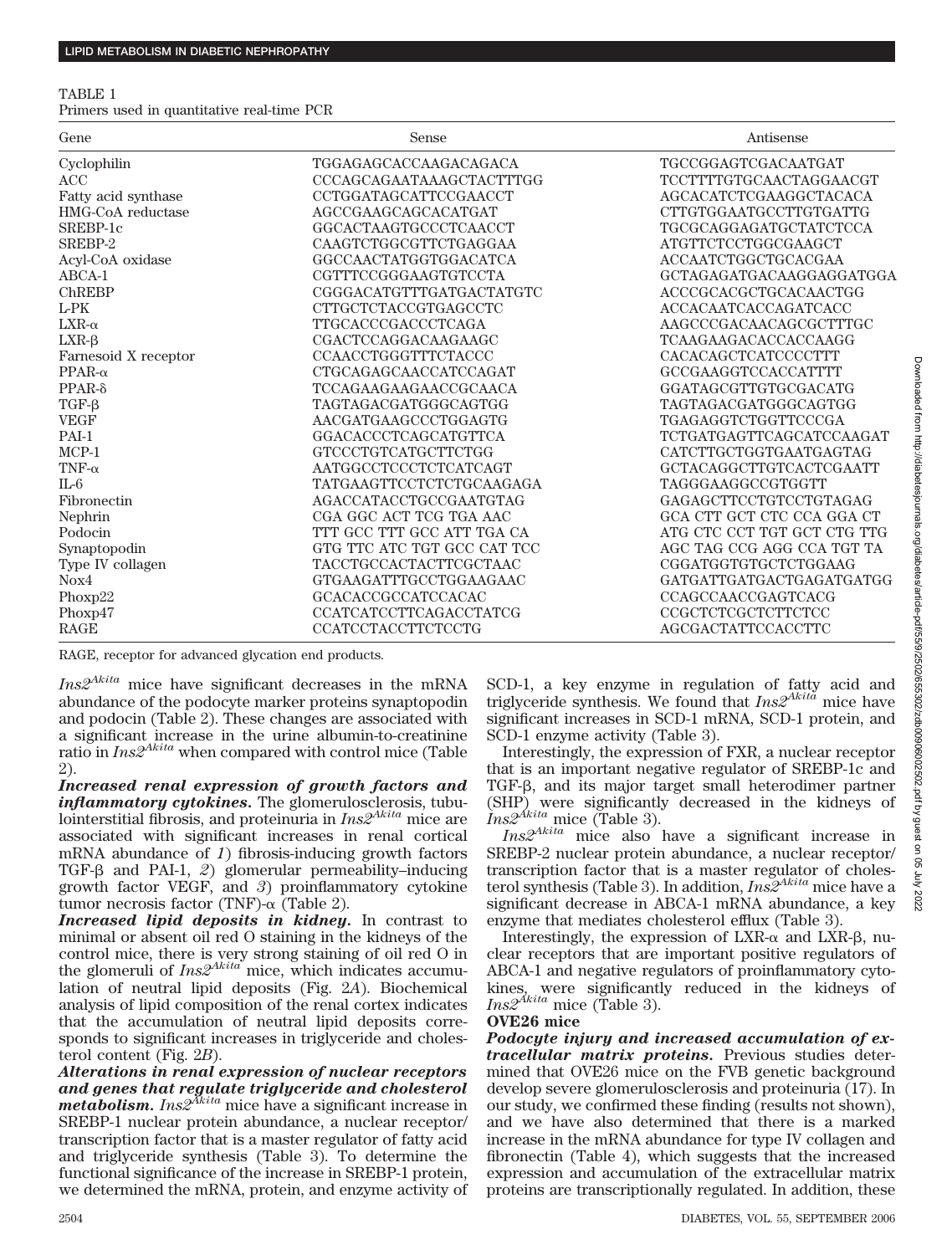## A



## в

**Control: fibronectin** 

C57BL/6-Ins2Akita: fibronectin

C57BL/6-Ins2Akita

A





## С

Control: collagen IV

C57BL/6-Ins2Akita: collagen IV



**FIG. 1.** *A***: PAS staining of kidney sections indicates increased mesangial expansion and accumulation of matrix proteins in C57BL/6-** *Ins2Akita* **mice compared with control mice; immunofluorescence microscopy of kidney sections indicates increased glomerular and tubulointerstitial staining for fibronectin (***B***) and type IV collagen (***C***) in Akita mice.**

mice also have significant decreases in the mRNA abundance for the podocyte marker proteins podocin and synaptopodin (Table 4).

*Increased renal expression of inflammatory cytokines and oxidative stress.* OVE26 mice have significant increases in renal cortical mRNA abundance of *1*) the proinflammatory cytokines  $TNF-\alpha$  and interleukin (IL)-6 (Table 4), *2*) markers of oxidative stress, including com-



**FIG. 2.** *A***: There is a marked increase in glomerular oil red O staining in the kidneys of Akita mice compared with control mice, which indicates an increase in neutral lipid (cholesterol and triglycerides) accumulation.** *B***: There are significant increases in triglyceride and cholesterol content in the kidneys of Akita mice compared with control (CON) mice.**

ponents of the NADPH oxidase system (Nox4, p22phox, and p47phox) (Table 4), and *3*) receptor for advanced glycation end products (Table 4).

*Alterations in renal expression of nuclear receptors and genes that regulate triglyceride and cholesterol metabolism.* OVE26 mice have significant increases in mRNA abundance of *SREBP-1c* target enzymes acetyl-CoA carboxylase (ACC) and fatty acid synthase (FAS) (Table 5), enzymes that initiate the cascade of fatty acid synthesis. In addition, there is also marked upregulation of ChREBP and its major target enzyme, liver pyruvate kinase (L-PK) (Table 5), which, in concert with the SREBP-1 pathway, mediates fatty acid and triglyceride synthesis.

The increases in SREBP-1– and ChREBP-dependent fatty acid synthesis pathways are paralleled by marked decreases in the expression of  $PPAR-\alpha$ ,  $PPAR-\delta$ , and their target enzyme acyl-CoA oxidase (ACO) (Table 5), which

TABLE 2

Urinary albumin excretion, podocyte, profibrotic growth factor, and proinflammatory cytokine mRNA expression in wild-type and Akita mice

|                                     | Wild type      | Akita          | P value |
|-------------------------------------|----------------|----------------|---------|
| Urinary albumin-to-creatinine ratio | $0.3 \pm 0.1$  | $1.8 \pm 0.1$  | < 0.01  |
| Podocyte markers                    |                |                |         |
| Synaptopodin                        | $30.2 \pm 1.0$ | $7.1 \pm 0.8$  | < 0.01  |
| Podocin                             | $44.9 \pm 1.3$ | $11.2 \pm 0.7$ | < 0.01  |
| Profibrotic growth factors          |                |                |         |
| TGF-B                               | $1.9 \pm 0.1$  | $4.1 \pm 0.2$  | < 0.05  |
| PAI-1                               | $0.9 \pm 0.1$  | $6.0 \pm 0.2$  | < 0.01  |
| Proinflammatory cytokines           |                |                |         |
| <b>VEGF</b>                         | $2.1 \pm 0.2$  | $3.6 \pm 0.2$  | < 0.05  |
| TNF- $\alpha$                       | $1.7 \pm 0.2$  | $4.1 \pm 0.3$  | < 0.01  |
|                                     |                |                |         |

Data are means  $\pm$  SE ( $n = 6$  mice in each group).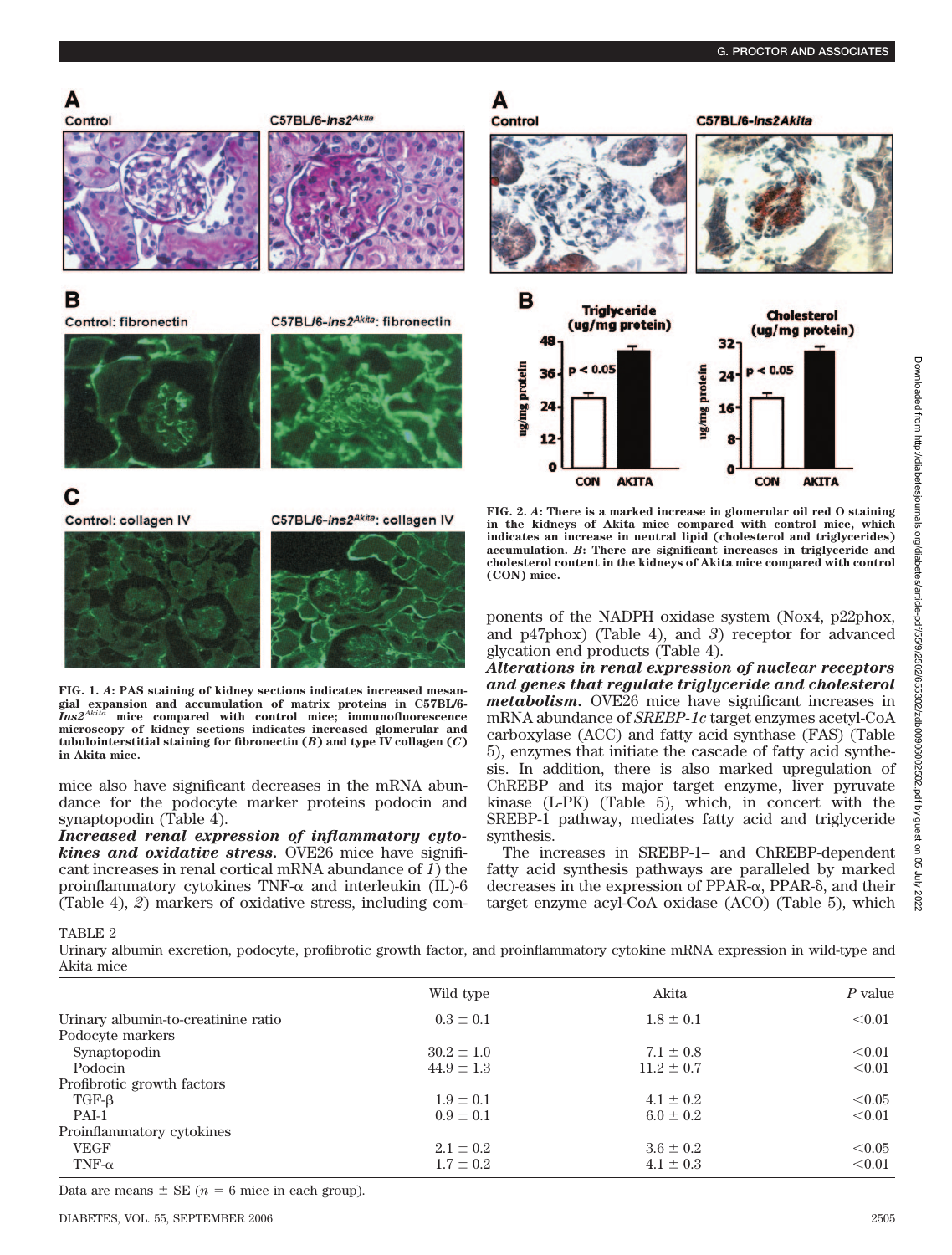#### TABLE 3

Nuclear receptor and lipid metabolism enzyme activity, protein, and mRNA expression in wild-type and Akita mice

|                       | Wild type      | Akita          | $P$ value |
|-----------------------|----------------|----------------|-----------|
| Fatty acid synthesis  |                |                |           |
| SREBP-1 protein       | $3.0 \pm 0.2$  | $5.4 + 0.2$    | < 0.01    |
| SCD-1 mRNA            | $1.8 \pm 0.2$  | $3.6 \pm 0.3$  | < 0.05    |
| SCD-1 protein         | $7.2 \pm 0.1$  | $11.6 \pm 0.3$ | < 0.05    |
| SCD-1 activity        | $2.5 \pm 0.1$  | $4.2 \pm 0.3$  | < 0.05    |
| FXR mRNA              | $9.1 + 0.2$    | $2.0 \pm 0.4$  | < 0.01    |
| SHP mRNA              | $3.9 + 0.2$    | $2.1 + 0.4$    | < 0.05    |
| Cholesterol synthesis |                |                |           |
| and efflux            |                |                |           |
| SREBP-2 protein       | $1.6 + 0.2$    | $3.4 \pm 0.3$  | < 0.01    |
| ABCA1 mRNA            | $14.8 \pm 1.0$ | $5.8 \pm 0.9$  | < 0.01    |
| $LXR-\alpha$          | $12.3 \pm 0.8$ | $3.1 + 0.7$    | < 0.01    |
| $LXR-B$               | $12.9 \pm 0.9$ | $2.1 \pm 0.8$  | < 0.01    |

Data are means  $\pm$  SE ( $n = 6$  mice in each group).

mediate fatty acid oxidation. These marked increases in fatty acid synthesis and decreased fatty acid oxidation are paralleled by a marked decrease in FXR expression (Table 5), a nuclear receptor that has been shown in the liver to be a negative regulator of SREBP-1 and ChREBP and a positive regulator of PPAR- $\alpha$ .

OVE26 mice also have a significant increase in SREBP-2 mRNA abundance, a nuclear receptor and transcription factor that is a master regulator of cholesterol synthesis (Table 5) and its major target enzyme HMG-CoA reductase (Table 5), which is a key enzyme in cholesterol synthesis.

Interestingly, the expression of  $LXR-\alpha$  and  $LXR-\beta$ , nuclear receptors that are important positive regulators of ABCA-1 and negative regulators of proinflammatory cytokines, were significantly reduced in the kidneys of OVE26 mice (Table 5).

### **DISCUSSION**

Well-known changes in diabetes-related renal function and structure include mesangial expansion and podocyte injury and loss, which result in glomerulosclerosis, proteinuria, and a decline in glomerular filtration rate (21–29).

## TABLE 4

Podocyte, extracellular matrix protein, proinflammatory cytokine, and NADPH oxidase mRNA expression in wild-type and OVE26 mice

|                                  | Wild type      | OVE <sub>26</sub> | P value |
|----------------------------------|----------------|-------------------|---------|
|                                  |                |                   |         |
| Podocyte markers                 |                |                   |         |
| Podocin                          | $86.2 \pm 4.3$ | $17.8 \pm 6.8$    | < 0.01  |
| Synaptopodin                     | $19.9 \pm 3.1$ | $5.6 \pm 2.7$     | < 0.01  |
| Extracellular matrix<br>proteins |                |                   |         |
| Fibronectin                      | $39.2 \pm 4.7$ | $204.7 \pm 6.1$   | < 0.01  |
| Type IV collagen                 | $2.7 \pm 0.3$  | $12.6 \pm 0.6$    | < 0.01  |
| Proinflammatory<br>cytokines     |                |                   |         |
| $TNF-\alpha$                     | $0.2 \pm 0.3$  | $1.8 \pm 0.1$     | < 0.01  |
| IL-6                             | $0.8 \pm 0.4$  | $7.2 \pm 1.0$     | < 0.01  |
| Oxidative stress                 |                |                   |         |
| Nox4                             | $12.8 \pm 1.9$ | $36.7 \pm 2.1$    | < 0.05  |
| Phoxp22                          | $2.4 \pm 0.4$  | $5.9 \pm 0.5$     | < 0.05  |
| Phoxp47                          | $5.8 \pm 2.8$  | $44.8 \pm 3.9$    | < 0.01  |
| <b>RAGE</b>                      | $16.8 + 1.8$   | $49.7 + 3.7$      | < 0.05  |

Data are means  $\pm$  SE ( $n = 5$  mice in each group).

Nuclear receptor and lipid metabolism enzyme mRNA expression in wild-type and OVE26 mice

|                | Wild type      | OVE <sub>26</sub> | $P$ value |
|----------------|----------------|-------------------|-----------|
| Fatty acid     |                |                   |           |
| synthesis      |                |                   |           |
| SREBP-1c       | $3.6 \pm 0.5$  | $7.1 \pm 0.8$     | < 0.05    |
| ACC            | $3.2 \pm 0.8$  | $7.8 \pm 0.7$     | < 0.05    |
| <b>FAS</b>     | $2.1 \pm 0.5$  | $4.8 \pm 0.4$     | < 0.05    |
| ChREBP         | $1.4 \pm 0.3$  | $4.2 \pm 0.4$     | < 0.01    |
| $L$ -PK        | $7.1 \pm 1.0$  | $14.9 \pm 1.2$    | < 0.05    |
| Fatty acid     |                |                   |           |
| oxidation      |                |                   |           |
| $PPAR-\alpha$  | $12.1 \pm 0.6$ | $3.9 \pm 0.9$     | < 0.01    |
| $PPAR-δ$       | $14.7 \pm 0.5$ | $4.0 \pm 0.7$     | < 0.01    |
| ACO            | $4.6 \pm 0.2$  | $1.8 \pm 0.3$     | < 0.01    |
| <b>FXR</b>     | $5.3 \pm 0.3$  | $2.3 \pm 0.4$     | < 0.05    |
| Cholesterol    |                |                   |           |
| synthesis      |                |                   |           |
| SREBP-2        | $3.9 \pm 0.6$  | $12.7 \pm 0.9$    | < 0.01    |
| <b>HMG-CoA</b> |                |                   |           |
| reductase      | $2.1 \pm 0.3$  | $5.1 \pm 0.4$     | < 0.05    |
| Cholesterol    |                |                   |           |
| efflux         |                |                   |           |
| $LXR-\alpha$   | $6.3 \pm 0.4$  | $3.1 \pm 0.5$     | < 0.05    |
| $LXR-B$        | $22.1 \pm 0.6$ | $7.9 \pm 0.9$     | < 0.05    |
| ABCA1          | $8.9 \pm 0.4$  | $3.7 \pm 0.4$     | < 0.05    |

Data are means  $\pm$  SE ( $n = 5$  mice in each group).

Several hormonal and metabolic factors, including profibrotic growth factors (angiotensin II, TGF- $\beta$ , and VEGF), proinflammatory cytokines (TNF- $\alpha$  and IL-6), oxidative stress, and advanced glycation end products have been shown to modulate diabetes-related renal disease (30,31). Renal accumulation of lipids has also been thought to play a role in the pathogenesis of diabetic nephropathy  $(1-6)$ . Our previous study of streptozotocin-induced type 1 diabetes in the rat showed that increased lipid synthesis mediated by increased activity of SREBP-1 plays an important role in the development of diabetic nephropathy (5). Furthermore, we were able to demonstrate that increased renal expression of SREBP-1a per se is the key factor linking increased fatty acid synthesis and accumulation of lipids to development of nephropathy (5).

In this study of two different genetic mouse models of type 1 diabetes, we also demonstrate that the glomerulosclerosis and proteinuria are associated with increased triglyceride and cholesterol accumulation.

A novel finding of our study is that we demonstrate that in addition to increased SREBP-1 activity, increased ChREBP activity most likely plays a role in increased fatty acid synthesis and accumulation of triglycerides. ChREBP has previously been shown to play an important role in triglyceride synthesis in the liver (7–9) and adipose tissue (32). ChREBP mediates insulin-independent, glucose-stimulated gene expression of multiple liver enzymes that are responsible for converting excess carbohydrate to fatty acids for long-term storage (7–9). This is the first demonstration of increased expression of ChREBP and L-PK in diabetic kidneys, which, along with SREBP-1c, may play an important role in mediating increased fatty acid synthesis in the kidney.

In addition to increased fatty acid synthesis induced by coordinate upregulation of SREBP-1 and ChREBP, our study also demonstrates that decreased fatty acid oxida-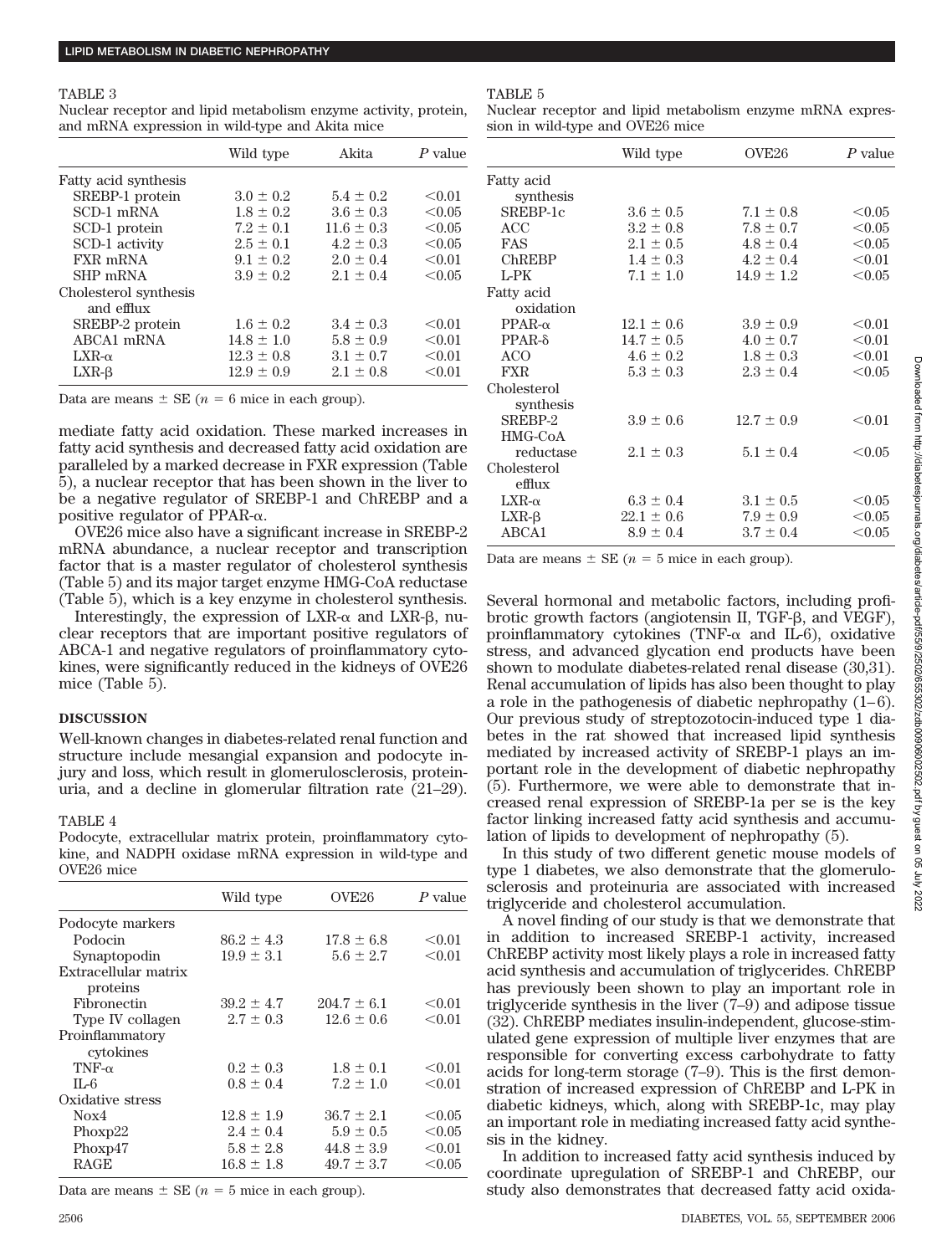tion mediated by decreased expression and activity of  $PPAR-\alpha$ ,  $PPAR-\delta$ , and  $ACO$  also may play a role in the eventual triglyceride accumulation (33,34). Interestingly, a recent study found accelerated diabetic nephropathy in mice lacking PPAR- $\alpha$  (35).

Another novel finding of our study is that we have found decreased expression of FXR and its immediate target (SHP) in the kidneys of the Akita and OVE26 mice. FXR is highly expressed in liver, kidney, intestine, colon, and adrenal glands. Similar to PPARs, FXR binds DNA as an obligate heterodimer with the retinoid X receptor (RXR) (10,11). The regulation of FXR in the kidney, however, has not been determined.

In the liver, FXR has been shown to play an important role in regulation of triglyceride metabolism by decreasing the expression of SREBP-1 and ChREBP and increasing the expression of PPAR- $\alpha$  (10,11). Indeed, FXR knockout mice have increased liver triglyceride content (36). Our results, therefore, indicate that the decrease in FXR and its major target, SHP, could mediate the increases in SREBP-1 and  $\rm ChREBP$  and decreases in PPAR- $\alpha$  and - $\delta$ , which result in increased fatty acid and triglyceride synthesis and accumulation of triglyceride in the kidney.

Recent studies indicate that FXR agonists also modulate fibrosis. In rat models of extrahepatic and intrahepatic cholestasis, the FXR agonist GW4064 protects against cholestatic liver damage in part by decreasing the expression of TGF- $\beta$  (37). In additional models of liver cirrhosis and fibrosis, treatment with the FXR agonist 6-ethyl chenodeoxycholic acid causes decreased expression of *1*) TGF- $\beta$ 1,  $\varnothing$ ) tissue metalloproteinase inhibitor-1 and -2,  $\varnothing$ )  $\alpha$ 1 (I) collagen, 4)  $\alpha$  smooth muscle actin, and 5) increased expression and activity of matrix metalloproteinase-2. These effects result in resolution of hepatic fibrosis (38). Our results therefore also indicate that the decrease in FXR and its major target (SHP) could also mediate the increased expression of  $TGF- $\beta$  in the kidney, resulting in$ podocyte loss, accumulation of extracellular matrix proteins, renal fibrosis, and proteinuria.

In addition to increased triglyceride content, we have also found a significant increase in renal cholesterol content. The cholesterol accumulation is mediated by SREBP-2– and HMG-CoA reductase–induced increases in cholesterol synthesis. At the same time, we also found evidence for a potential decrease in cholesterol efflux mediated by decreased expression of ABCA-1.

An additional novel finding of this study is that in addition to the regulation of SREBP-1, ChREBP, PPAR- $\alpha$ , PPAR- $\delta$ , FXR, and SREBP-2, we have also found significant modulation of  $LXR-\alpha$  and  $LXR-\beta$  in the kidneys of the Akita and OVE26 mice.

LXRs are members of the ligand-activated nuclear receptor family of transcription factors, and they function as intracellular sensors of sterols (11,39). LXRs regulate intestinal uptake of dietary cholesterol, cellular efflux of cholesterol in peripheral tissues to HDL, and its eventual excretion from the body via the bile. In response to binding their sterol ligands, LXRs stimulate ABCA-1–mediated transport of cholesterol and phospholipids out of the cell interior to apolipoprotein A1– containing HDL. Hepatic expression of LXR promotes excretion of cholesterol from the body via two processes: *1*) direct transport of cholesterol into biliary canaliculi by way of the ABC transporter proteins ABCG5 and ABCG8 and *2*) upregulation of cytochrome P450 7α-hydroxylase (CYP7A1), which converts cholesterol to bile acids.

The decrease in LXR expression in the diabetic kidney may mediate the decreased expression of ABCA-1 and result in decreased cholesterol efflux. A significant increase in cholesterol accumulation in the kidney is the net result of increased cholesterol synthesis mediated by increased expression of SREBP-2 and HMG-CoA reductase and decreased cholesterol efflux mediated by decreased  $expression$  of  $LXR-\alpha$ ,  $LXR-\beta$ , and  $ABCA-1$ .

As modulators of inflammatory cytokines, LXRs may be important in diabetic kidney disease (39). LXRs and their ligands are negative regulators of macrophage inflammatory gene expression. In activated macrophages, LXRs repress expression of the proinflammatory genes IL-6, IL-1 $\beta$ , cyclooxygenase-2, granulocyte colony–stimulating factor, inducible nitric oxide synthase, and matrix metalloproteinase-9, as well as the chemokines monocyte chemoattractant protein-1 and macrophage inflammatory  $protein-1\beta$ . In our studies, we found increased expression of TNF- $\alpha$  and IL-6 in diabetic kidneys of OVE26 and Akita mice, which could be mediated by decreased expression of LXR.

Proinflammatory cytokines in the diabetic kidney can also induce downregulation of LXR and FXR (43,44), which would then modulate renal lipid metabolism and add to the complexity of the interactions between nuclear receptors and proinflammatory cytokines in the pathogenesis of diabetic kidney disease.

We propose that the increases in renal triglyceride and cholesterol accumulation play an important role in the pathogenesis of diabetic nephropathy. Three lines of evidence suggest that altered lipid metabolism is associated with diabetic and nondiabetic renal disease. First, there are a number of genetic abnormalities of lipid metabolism in humans and experimental animals, including Fabry's disease (45); lecithin cholesterol acyltransferase deficiency (46); type IA glycogen storage disease (von Gierke's disease) (47); genetic and acquired lipodystrophy (48); ABCA-1 knockout mice (a murine model of Tangiers disease) and familial HDL deficiency, with defects in ABCA-1– and HDL-mediated reverse cholesterol transport (49); and ApoE knockout mice (50), in which abnormalities in serum and tissue lipids, including renal lipid composition, are associated with glomerular disease and proteinuria. Second, increases in serum lipids have been associated with a faster decline of renal function (51). Third, there is increasing evidence that inhibition of cholesterol synthesis by HMG-CoA reductase inhibitors (statins), inhibition of triglyceride synthesis by PPAR- $\alpha$ agonists (fibrates) (52), or a decrease in LDL achieved by LDL apheresis (29) protect against diabetic and nondiabetic renal disease.

In summary, our findings in Akita and OVE26 mice with type 1 diabetes show renal lipid accumulation, glomerular matrix expansion and sclerosis, podocyte loss, and development of proteinuria (Fig. 3). Our lipid metabolism pathway analysis suggests a global shift in diabetic renal metabolism toward *1*) increased fatty acid synthesis me-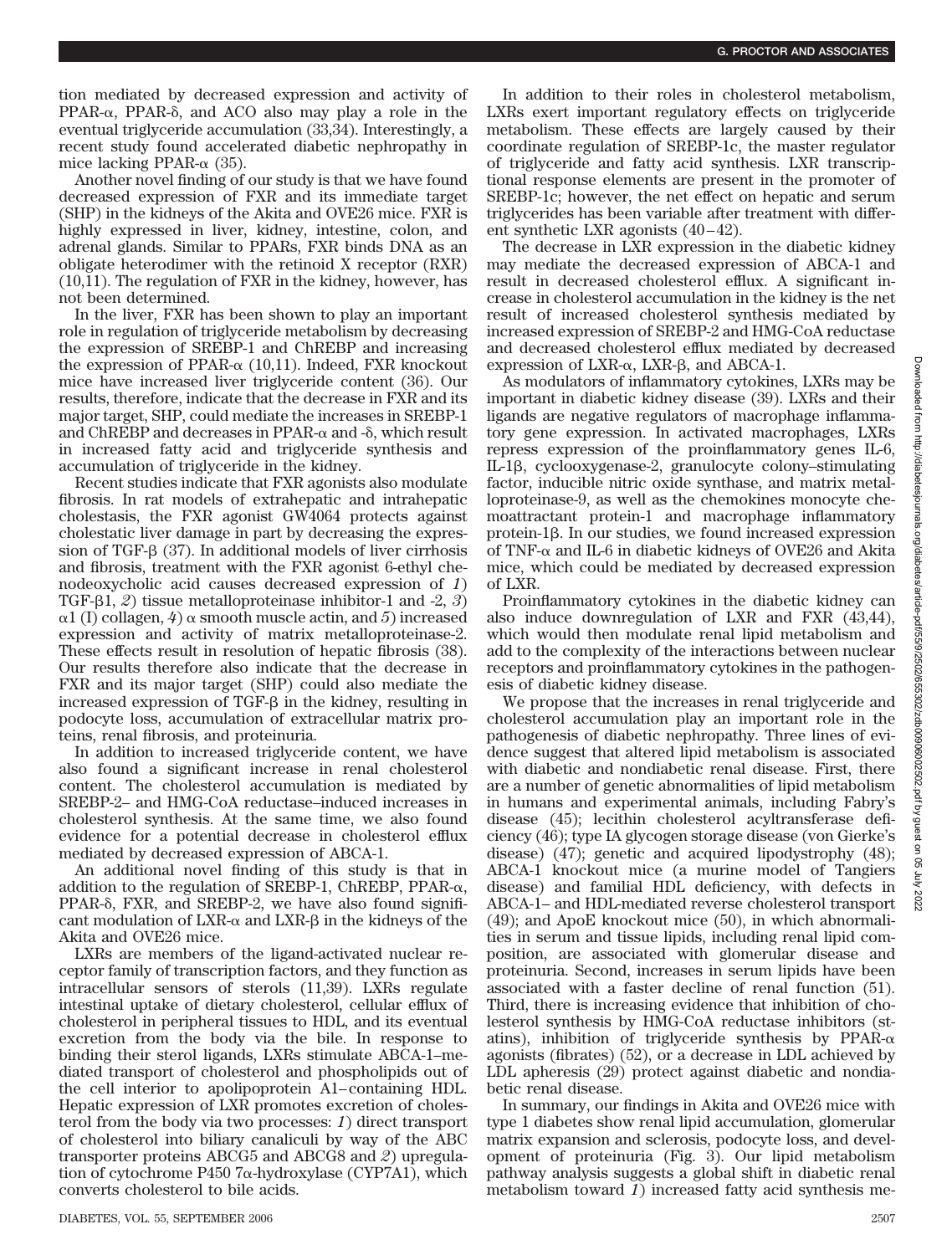

**FIG. 3. A summary of our findings in the Akita mice and OVE26 mice indicating significant alterations in nuclear receptor expression and activity resulting in increased lipid synthesis and lipid accumulation, fibrosis, inflammation, and oxidative stress, resulting in glomerulosclerosis, tubulointerstitial fibrosis, and proteinuria. CHOL, cholesterol; TG, triglyceride.**

diated by increases in SREBP-1, ACC, FAS, SCD-1, ChREBP, and L-PK; *2*) decreased fatty acid oxidation mediated by decreases in PPAR- $\alpha$ , PPAR- $\delta$ , and ACO; 3) increased cholesterol synthesis mediated by increases in SREBP-2 and HMG-CoA reductase; and *4*) decreased cholesterol efflux mediated by decreases in LXR- $\alpha$ , LXR- $\beta$ , and ABCA-1. We also found increased levels of the profibrotic growth factors  $TGF- $\beta$ , PAL-1, and VEGF; the proinflamma$ tory cytokines IL-6 and TNF- $\alpha$ ; oxidative stress; and receptor for advanced glycation end products. We have observed a pattern of reciprocal changes in renal lipid biosynthesis and fibrosis/inflammation/oxidative stress in diabetic kidneys of Akita and OVE26 mice, which could be explained mechanistically by the corresponding changes we found in LXR and FXR expression. This parallels similar findings in liver and macrophages by other investigators. Our findings suggest but do not prove a significant role for LXR and FXR in the development of the proinflammatory, profibrotic, and prolipogenic environment characteristic of diabetic kidney disease and warrant future investigations of synthetic agonists of FXR and LXR for their potential roles as therapeutic agents for the treatment of diabetic kidney disease.

## **ACKNOWLEDGMENTS**

These studies were supported by grants from the Juvenile Diabetes Research Foundation (1-2003-108), the National Institutes of Health (NIH) (R01 DK062209, R01 066029, and RO3 AG20361 to M.L.), NIH Training Grants (T32 DK- 07038-29 and T32 DK-007135-32 to G.P. and Z.W.), and a National Kidney Foundation Fellowship (to G.P.).

The authors thank Dr. Paul N. Epstein for providing the OVE26 mice, Dr. Makoto Miyazaki and Dr. James M. Ntambi for helping to perform the SCD activity assays, and Carissa Gould and Julie McCollam for the illustrations.

## **REFERENCES**

- 1. Virchow R: *Cellular Pathology, as Based Upon Physiological and Pathological Histology*. 2nd ed. Chance R, Trans. New York, Robert M Dewitt, 1860, p. 383– 408
- 2. Kimmelstiel P, Wilson C: Intercapillary lesions in the glomeruli of the kidney. *Am J Pathol* 12:83–98, 1936
- 3. Moorhead JF, Chan MK, El-Nahas M, Varghese Z: Lipid nephrotoxicity in chronic progressive glomerular and tubulo-interstitial disease. *Lancet* 2:1309 –1311, 1982
- 4. Ruan XZ, Moorhead JF, Fernando R, Wheeler DC, Powis SH, Varghese Z: Regulation of lipoprotein trafficking in the kidney: role of inflammatory mediators and transcription factors. *Biochem Soc Trans* 32:88 –91, 2004
- 5. Sun L, Halaihel N, Zhang W, Rogers T, Levi M: Role of sterol regulatory element-binding protein 1 in regulation of renal lipid metabolism and glomerulosclerosis in diabetes mellitus. *J Biol Chem* 277:18919 –18927, 2002
- 6. Jiang T, Wang Z, Proctor G, Moskowitz S, Liebman SE, Rogers T, Lucia MS, Li J, Levi M: Diet-induced obesity in C57BL/6J mice causes increased renal lipid accumulation and glomerulosclerosis via a sterol regulatory elementbinding protein-1c-dependent pathway. *J Biol Chem* 280:32317–32325, 2005
- 7. Ishii S, Iizuka K, Miller BC, Uyeda K: Carbohydrate response element binding protein directly promotes lipogenic enzyme gene transcription. *Proc Natl Acad SciUSA* 101:15597–15602, 2004
- 8. Stoeckman AK, Ma L, Towle HC: Mlx is the functional heteromeric partner